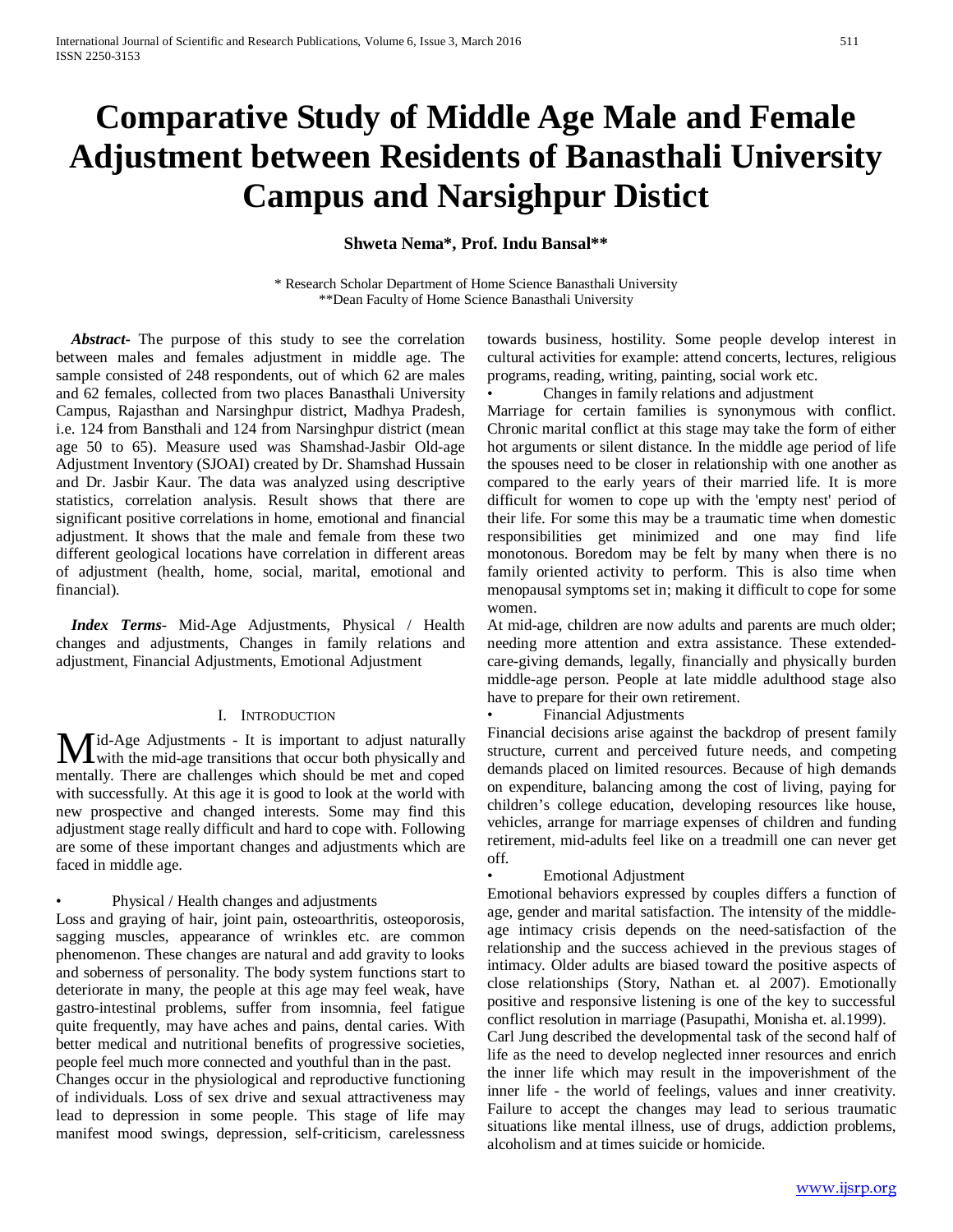## **Objectives**

To study the correlation of middle age male and female adjustment between residents of Banasthali University Campus, Niwai and Narsinghpur district.

**Delimitations** 

1. Subjects were collected from Banastali University campus and Narsinghpur districts persons this research is area specific.

2. Age of respondents is between 50 to 65 years.

Hypothesis

Ho: There is no significant difference in adjustment of Banastali and Narsinghpur middle age males and females.

# II. METHOD

Research Design

This research is descriptive in nature, which includes surveys and fact finding enquiries of different kinds. The survey method was adopted to collect the relevant data, which is fact finding with adequate interpretation in the light of the norms. It is essentially a method of quantitative description of the general characteristics of a group. Under this method, the true meaning of the data collected is reported from the point of view of the objectives and the basic assumption of the study.

Locale of the study

The study is based on the residents of Banasthali University campus, Niwai, Rajasthan and Narsinghpur districts.

Sample

Sample consisted of randomly selected 248 respondents, which were collected from two places: Banasthali University campus (62 males and 62 females) and Narsinghpur district (62 males and 62 females) with age range of 50 to 65 years.

Measures

Measure used in this study was old age adjustment inventory, developed by Shamshad Hussain and Jashbir Kaur. This inventory was developed for male and female ranging between 50 to 65 years of age belonging to different professions. This 125 items inventory measures the adjustment of old aged people into six areas- health, home, social, marital, emotional and financial. Percentile norms are available sex wise and professional status wise.

# III. RESULT AND DISCUSSION

Table 1: Mean, standard deviation and t-values of middle age male and female residents from Banasthali University campus and Narsinghpur disstrict

|           | $M-F$                |       |      |         |         |
|-----------|----------------------|-------|------|---------|---------|
|           | Narsinghpur<br>$M-F$ | 19.16 | 4.21 |         |         |
| Social    | Banasthali<br>$M-F$  | 15.13 | 1.87 | .264    | .792    |
|           | Narsinghpur<br>$M-F$ | 15.02 | 3.99 |         |         |
| Marital   | Banasthali<br>$M-F$  | 11.58 | 3.88 | $-2.26$ | $.024*$ |
|           | Narsinghpur<br>$M-F$ | 12.62 | 3.33 |         |         |
| Emotional | Banasthali<br>$M-F$  | 12.87 | 3.42 | $-1.68$ | .094    |
|           | Narsinghpur<br>$M-F$ | 13.77 | 4.90 |         |         |
| Financial | Banasthali<br>$M-F$  | 7.30  | 2.37 | $-4.46$ | $.000*$ |
|           | Narsinghpur<br>$M-F$ | 8.67  | 2.46 |         |         |

Banasthali M-F= Banasthali male and female, Narsinghpur M-F = Narsinghpur male and female

The table 1 depicts that there is significant difference in home, marital and financial adjustment. It shows that the male and female residents of Banasthali University campus and Narsinghpur district have significantly difference in views on these adjustment areas. Both places male and female have no significant difference in health, social and emotional adjustment. It shows that in these both places male and female views have no difference.

Table 2: Correlation values of Banasthali University campus male and female with Narsinghpur disstrict male and female

|          |                      |       |           |         |                       | S.N. | Variables                                                                                   | Correlation |
|----------|----------------------|-------|-----------|---------|-----------------------|------|---------------------------------------------------------------------------------------------|-------------|
| Variable | Gender               | Mean  | <b>SD</b> | t-value |                       |      |                                                                                             |             |
|          |                      |       |           | т       | Sig. $(2-$<br>tailed) | 1.   | Health of middle<br>and<br>age males<br>from<br>females<br>Banasthali<br>and<br>Narsinghpur | .112        |
| Health   | Banasthali<br>M-F    | 18.15 | 4.10      | 1.04    | .299                  | 2.   | Home of middle age males and females<br>from Banasthali and Narsinghpur                     | $.009**$    |
|          | Narsinghpur<br>$M-F$ | 17.52 | 5.21      |         |                       | 3.   | Social of middle<br>and<br>age males<br>females<br>Banasthali<br>from<br>and<br>Narsinghpur | .733        |
| Home     | Banasthali           | 17.85 | 2.19      | 3.06    | $.002*$               |      |                                                                                             |             |
|          |                      |       |           |         |                       |      |                                                                                             |             |